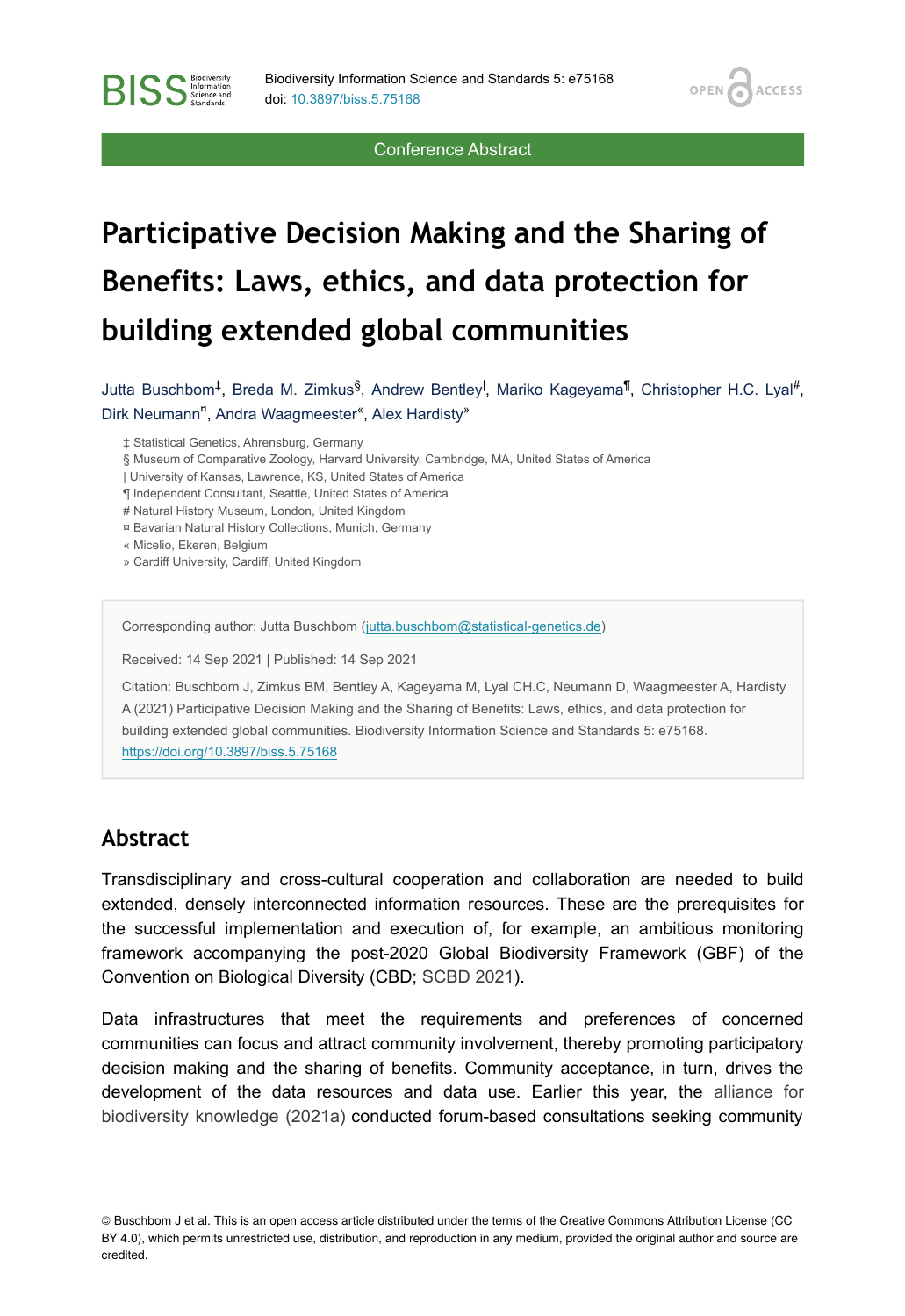input on designing the next generation of digital specimen representations and consequently enhanced infrastructures.

The multitudes of connections that arise from extending the digital specimen representations through linkages in all "directions" will form a powerful network of information for research and application. Yet, with the power of an extended, accessible data network comes the responsibility to protect sensitive information (e.g., the locations of threatened populations, culturally context-sensitive traditional knowledge, or businesses' fundamental data and infrastructure assets). In addition, existing legislation regulates access and the fair and equitable sharing of benefits. Current negotiations on 'Digital Sequence Information' under the CBD suggest such obligations might increase and become more complex in the context of extensible information networks. For example, in the case of data and resources funded by taxpayers in the EU, such access should follow the general principle of being "as open as possible; as closed as is legally necessary" (cp. [EC 2016](#page-3-1)). At the same time, the international regulations of the CBD Nagoya Protocol [\(SCBD 2011](#page-3-2)) need to be taken into account.

Summarizing main outcomes from the consultation discussions in the forum thread "Meeting legal/regulatory, ethical and sensitive data obligations" [\(alliance for biodiversity](#page-2-1) [knowledge 2021b](#page-2-1)), we propose a framework of ten guidelines and functionalities to achieve community building and drive application:

- 1. Substantially contribute to the conservation and protection of biodiversity (cp. [EC](#page-3-3) [2020](#page-3-3)).
- 2. Use language that is CBD conformant.
- 3. Show the importance of the digital and extensible specimen infrastructure for the continuing design and implementation of the post-2020 GBF, as well as the mobilisation and aggregation of data for its monitoring elements and indicators.
- 4. Strive to openly publish as much data and metadata as possible online.
- 5. Establish a powerful and well-thought-out layer of user and data access management, ensuring security of 'sensitive data'.
- 6. Encrypt data and metadata where necessary at the level of an individual specimen or digital object; provide access via digital cryptographic keys.
- 7. Link obligations, rights and cultural information regarding use to the digital key (e.g. CARE principles [\(Carroll et al. 2020\)](#page-3-4), Local Context-labels [\(Local Contexts 2021\)](#page-3-5), licenses, permits, use and loan agreements, etc.).
- 8. Implement a transactional system that records every transaction.
- 9. Amplify workforce capacity across the digital realm, its work areas and workflows.
- 10. Do no harm [\(EC 2020](#page-3-3)): Reduce the social and ecological footprint of the implementation, aiming for a long-term sustainable infrastructure across its lifecycle, including development, implementation and management stages.

Balancing the needs for open access, as well as protection, accountability and sustainability, the framework is designed to function as a robust interface between the (research) infrastructure implementing the extensible network of digital specimen representations, and the myriad of applications and operations in the real world.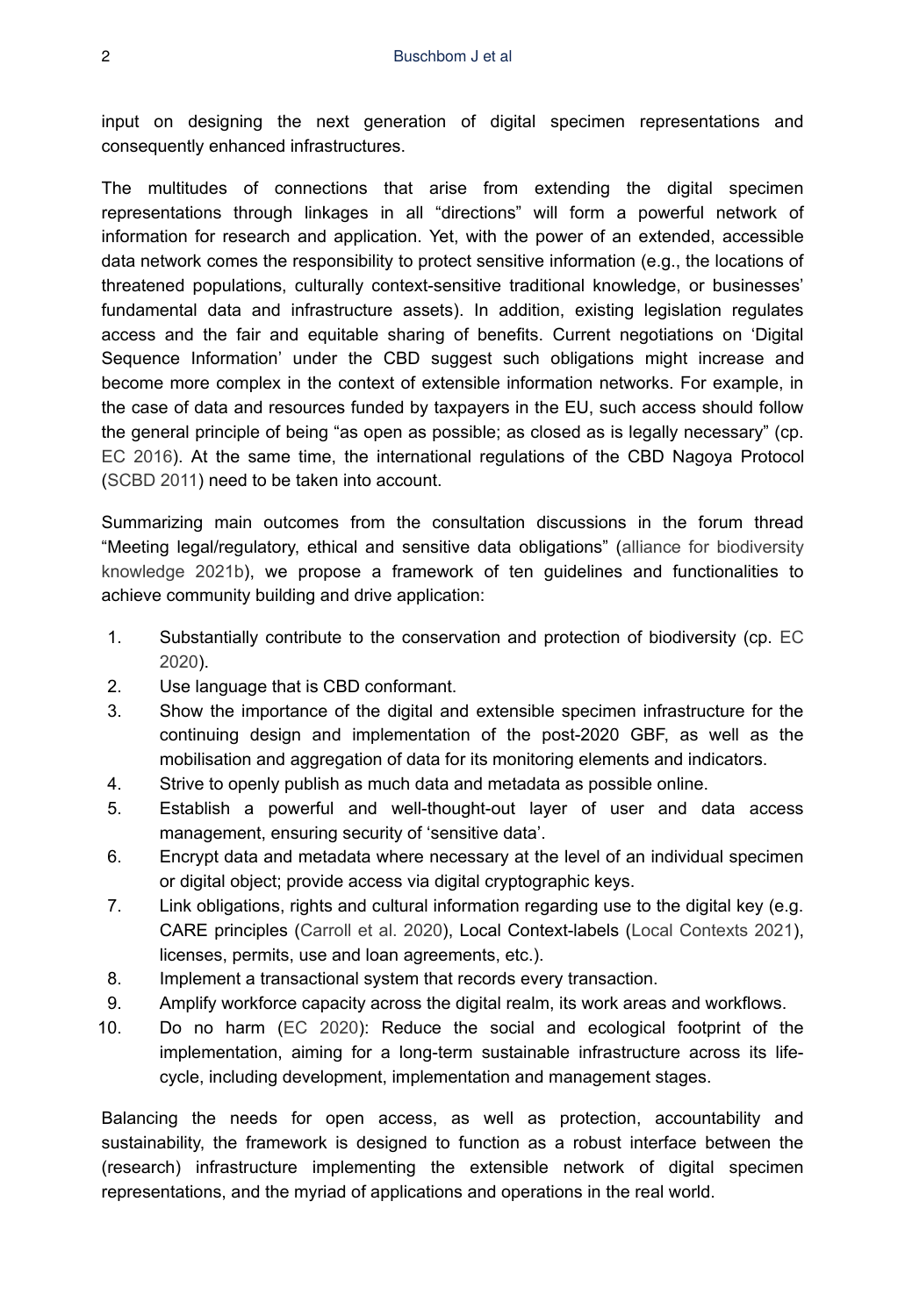With the legal, ethical and data protection layers of the framework in place, the infrastructure will provide legal clarity and security for data providers and users, specifically in the context of access and benefit sharing under the CBD and its Nagoya Protocol.

Forming layers of protection, the characteristics and functionalities of the framework are envisioned to be flexible and finely-grained, adjustable to fulfill the needs and preferences of a wide range of stakeholders and communities, while remaining focused on the protection and rights of the natural world. Respecting different value systems and national policies, the framework is expected to allow a divergence of views to coexist and balance differing interests. Thus, the infrastructure of the digital extensible specimen network is fair and equitable to many providers and users. This foundation has the capacity and potential to bring together the diverse global communities using, managing and protecting biodiversity.

## **Keywords**

extended specimen concept, biodiversity information network, data infrastructure, access and benefit sharing, Convention on Biological Diversity, CARE, Local Contexts-labels, licenses, permits, use and loan agreements, sensitive data, EU Taxonomy-regulation, social and ecological footprints

#### **Presenting author**

Jutta Buschbom

## **Presented at**

TDWG 2021

#### **Acknowledgements**

Many thanks to all contributors to the discussions in Phase 1 and Phase 2 of the Consultation for a digital and extended specimen concept of the Alliance for Biodiversity Knowledge.

# **References**

- <span id="page-2-0"></span>• alliance for biodiversity knowledge (2021a) Digital Extended Specimens: A second community consultation. URL: [https://www.allianceforbio.org/post/digital-extended](https://www.allianceforbio.org/post/digital-extended-specimens-a-second-community-consultation)[specimens-a-second-community-consultation](https://www.allianceforbio.org/post/digital-extended-specimens-a-second-community-consultation)
- <span id="page-2-1"></span>• alliance for biodiversity knowledge (2021b) Digital Extended Specimens: A second community consultation - Topic 8: Meeting legal/regulatory, ethical and sensitive data